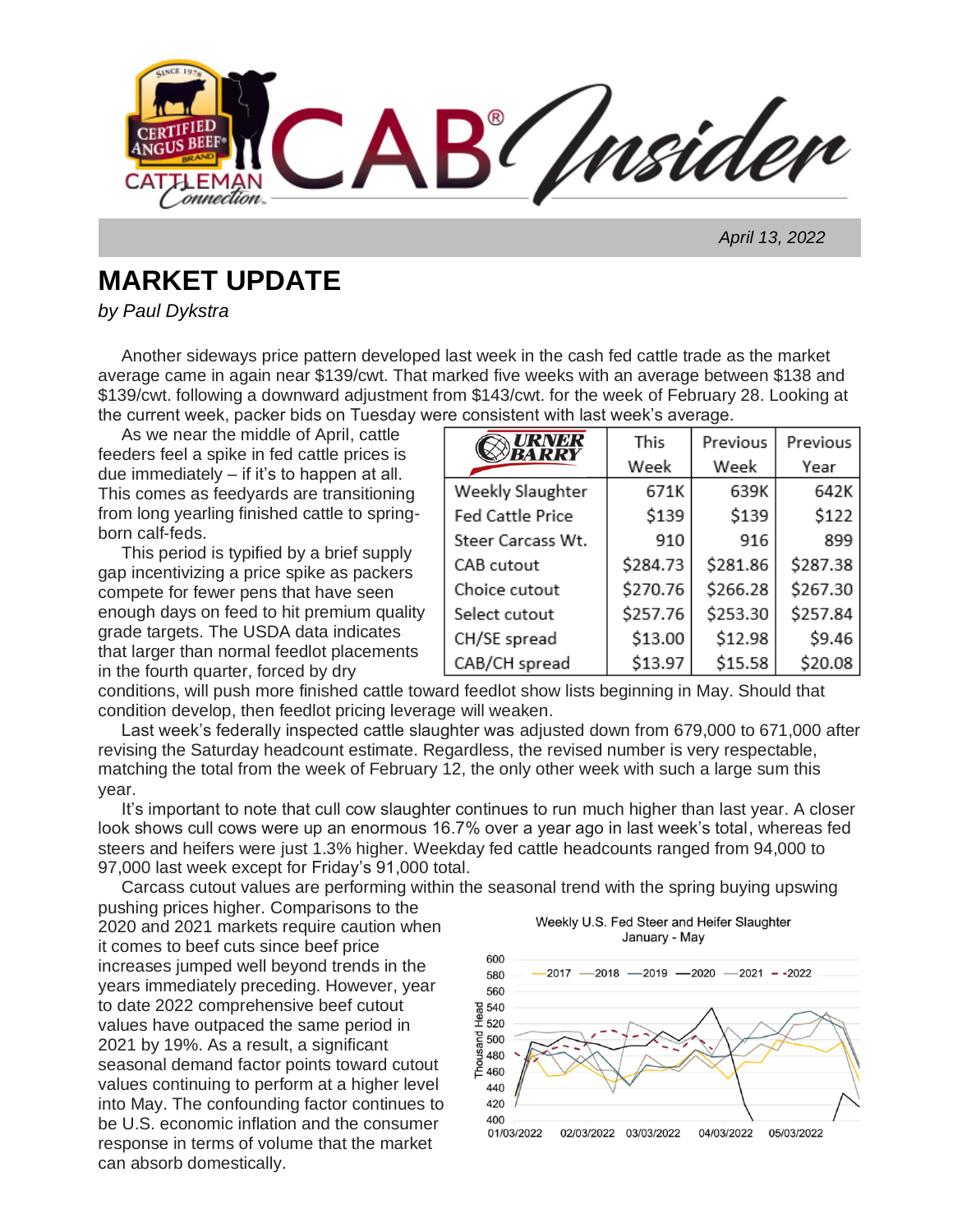## **Will the Prime Market Heat Up?**

We focus a lot on carcass pricing here and it's only fitting. Individual carcass values chart the industry's course toward fulfilling consumer demand. That being said, the weeks immediately ahead should fuel interest in high-quality beef cuts for grilling. As the share of harvest-ready calf-feds grows in the fed cattle supply, we anticipate seasonally lower quality grade trends.

 The Prime quality grade is not as rich as last year, beginning April at 9.9% of all fed cattle carcasses versus 12.5% a year ago. Focusing further on not only the percentage share but more specifically on total Prime carcass tonnage reveals an estimated 8% smaller Prime production for the most recent four-week period compared to a year ago.



 The chart illustrates a steady increase in Prime production beginning in 2013 with a more earnest increase noted in 2015 and beyond. The yellow line depicts a breakout departure from the multi-year rut of 2-3% annual Prime grading trends toward the modern 10% range. The increase in net estimated tonnage is a result of fluctuations in fed cattle slaughter and generally higher carcass weight averages.

 At the same time, the red bars generally display a downward

trending Prime cutout premium over Choice from 2012 to 2018. Around that time the end-user market began to adjust to more Prime product availability, including grocery stores having access to a sizable volume for the first time. Skipping past the COVID restaurant lockdowns defining 2020, the 2021 market surged again with Prime demand, setting a record-high Prime premium in the presence of more Prime carcasses than the industry had ever recorded.

 The above factors point to a positive outlook for Prime demand in 2022. While the current deficit in Prime is a small step backward in a historical context, it is notable in a marketplace that has been fueling the customer base with Prime product availability not previously available.

 This scenario brings to light the question: How will market prices incentivize Prime production in the weeks ahead? The Prime cutout last week was \$26/cwt. premium to Choice, 38% higher than the same week a year ago. The weighted average packer grid premium for Prime carcasses last week was \$16.98/cwt., 16% higher than a year ago.

 Will the smaller supply and ripe demand drive the Prime premium higher? The historic grid pricing data doesn't portray any significant spring Prime premium increases in recent history, even though the Choice and CAB premiums have proven to be quite reactive to spring supply/demand imbalances.

 The Prime grid premium has fallen to half its record high of \$32/cwt. last November. Its latest value is the highest for that week since the cattle cycle low in 2014. The trends continue to chart new territory for the most premium quality grade and current conditions show reason for incentive. A potential directional shift up and to the right on the premium chart is not out of the question.



## Prime Grid Premium, USDA Wtd. Avg.